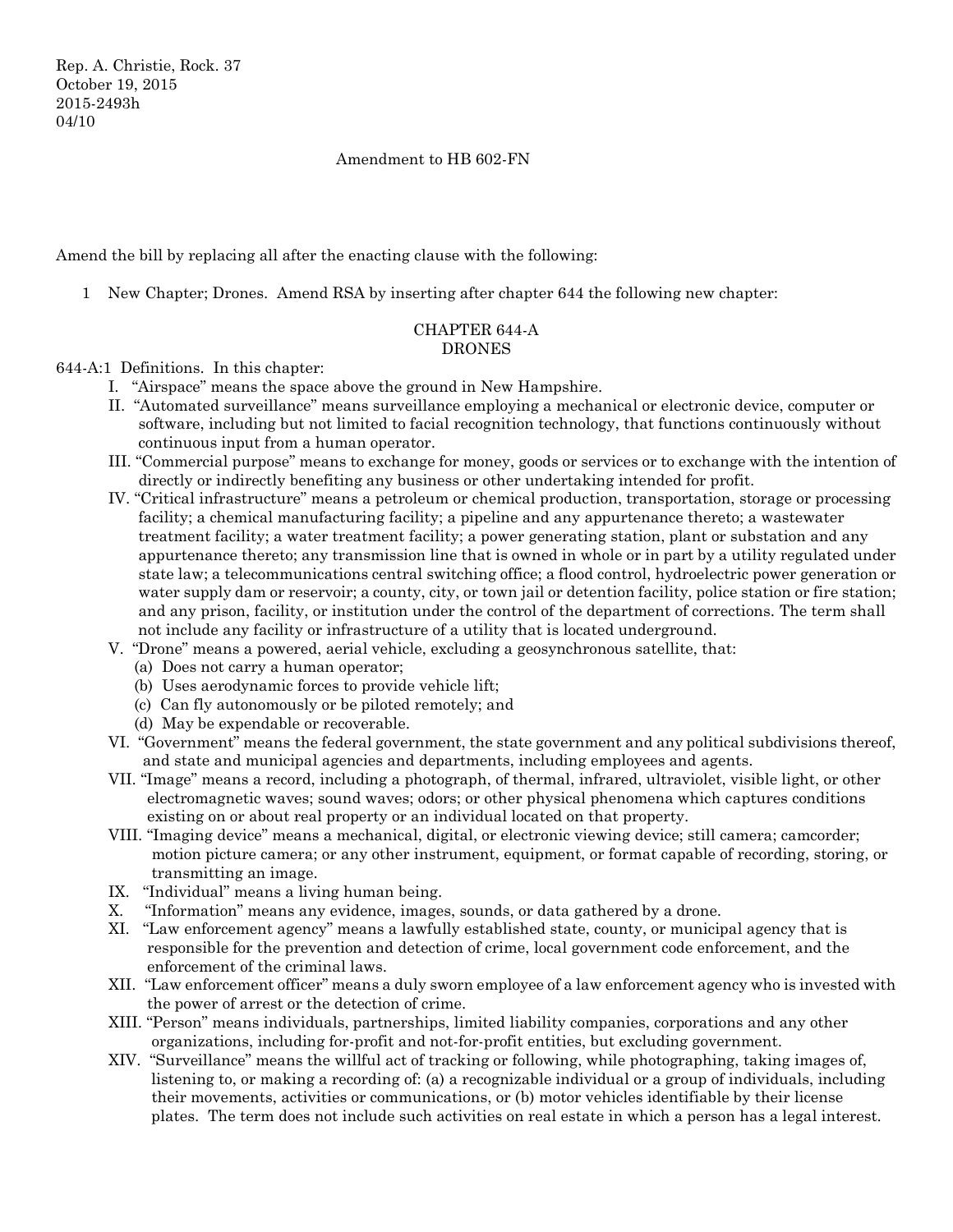644-A:2 Government Use of Drones Limited; Exceptions.

- I. Except as provided in paragraph II:
	- (a) No government shall use a drone, or obtain, receive, use, or retain information acquired by or through a drone, to engage in surveillance, to acquire evidence, or to enforce laws;
	- (b) No government shall use a drone equipped with an imaging device to record an image of an identifiable individual on privately-owned real property in violation of such individual's reasonable expectation of privacy without his or her consent. For purposes of this subparagraph, an individual is presumed to have a reasonable expectation of privacy on privately-owned real property if he or she (i) is within an enclosed structure or (ii) is not observable by individuals located at ground level in a public place where they have a legal right to be, regardless of whether he or she is observable from the air; and
	- (c) No government shall operate a drone at a height of less than 250 feet over privately-owned real property unless it has the consent of its owner.
- II. (a) Notwithstanding the provisions of paragraph I, a government may use a drone, or obtain, receive, use or retain information acquired by or through a drone, for law enforcement purposes under the following conditions only:
	- (1) If surveillance is undertaken, with the prior consent of the person who is the subject of surveillance and the owner or lessee of the property which is the subject of the surveillance.
	- (2) If a government first obtains a search warrant signed by a judge and based on probable cause or the use of a drone is pursuant to a legally-recognized exception to the warrant requirement. A search warrant authorizing the use of a drone shall specify the period for which operation of the drone is authorized, which period shall not exceed 10 days unless subsequently renewed by a judge.
	- (3) If a government possesses reasonable suspicion that, under particular circumstances, swift action is needed to prevent imminent harm to life or serious damage to property, or to forestall the imminent escape of a suspect, or the destruction of evidence, or to assist in locating missing, abducted or lost individuals*,* hunters or hikers, or to rescue persons in natural disasters, injured persons or persons in need of medical assistance.
	- (4) To counter a high risk of a terrorist attack or incident by a specific individual or organization which the United States Department of Homeland Security determines that credible intelligence indicates that there is such a risk.
	- (5) To increase situational awareness in understanding the nature, scale, and scope of an incident which has occurred and for planning and coordinating an effective and legal response, provided the incident is limited geographically and in time.
	- (6) To support the tactical deployment of law enforcement personnel and equipment in emergency situations.
	- (7) To document a specific crime scene, traffic crash scene or other major incident scene, such as a disaster caused by natural or human activity, provided such documentation is conducted in a geographically confined and time-limited manner.
	- (8) For purposes of training law enforcement officers or others in the proper, safe, and legal use of drones.
	- (b) A government which uses a drone, or obtains, receives, uses or retains information acquired by or through a drone, pursuant to paragraph II may do so only if (i) specifically authorized by the chief law enforcement officer of a law enforcement agency, or a supervisor designated by the chief law enforcement officer, (ii) is not operated in an unsafe manner and (iii) is not operated in violation of United States Federal Aviation Administration regulations.
	- (d) The use of a drone by a government under subparagraphs  $II(a)(4)$  shall be limited to a period of 48 hours of its initial use after which a search warrant or other court order signed by a judge shall be required. The use of a drone by a government under subparagraphs II(a)(5)-(8) shall be limited to a period of 48 hours of its initial use after which reauthorization shall be required (d) Within 5 business days of the initiation of the use of a drone under paragraph II(a), the government shall report in writing the use of a drone to the attorney general who shall annually post such reports on the department of justice website in a searchable format.
- III. Unless the fact of a violation is being disputed, information obtained by a government in violation of paragraphs I and II shall, within 12 hours after the discovery of the violation, be permanently and irretrievably destroyed, shall not be transferred to another government or person, shall not be admissible in any judicial or administrative proceeding and shall not be used to establish reasonable suspicion or probable cause to believe that an offense has been committed.
- IV. Images of identifiable individuals obtained by a government pursuant to paragraphs I or II shall be blurred, deleted or otherwise de-identified as soon as practicable but in any case within 30 days after being obtained unless such images may be evidence in a criminal investigation.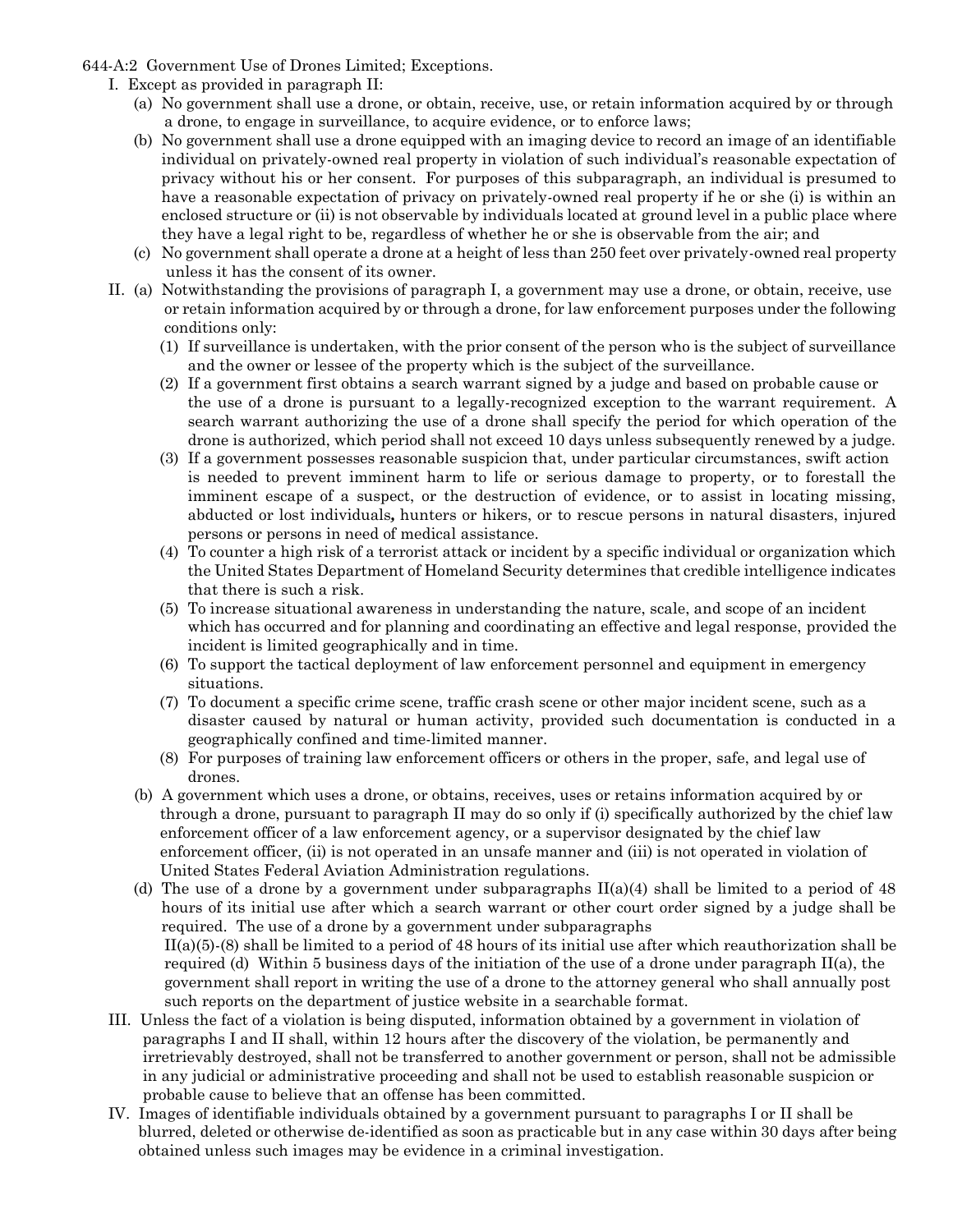- V. No government shall own, use, or exercise control over a drone that is equipped with any kind of lethal or non-lethal weapon.
- VI. Notwithstanding paragraph V, a law enforcement agency may use a drone to disperse lachrymatory agents to quell a violent mass civil disorder or riot as defined in RSA 644:1 where:
	- (a) The purpose of the use of the chemical agent is to disperse the crowd and the use of other lesser forms of force have been exhausted, are unavailable, or would be clearly ineffective;
	- (b) The agency has obtained a court order authorizing its use or there is such an imminent or ongoing threat to life, serious bodily injury, arson, ongoing looting, or substantial damage to property that exigent circumstances require immediate action to prevent further serious harm that would be reasonably likely to occur in the time that it would take to obtain a court order;
	- (c) The crowd has ignored, failed, or refused to disperse after being given a lawful order to disperse or withdraw given immediately prior to the use of the chemical agent;
	- (d) The wind speed and direction and other climatic conditions are such that it is likely the dispersion of the chemical agent will be confined to the immediate area of the riot or illegal gathering, time has been provided for the crowd to disperse, and the effect of chemical agent on uninvolved persons who might experience an abnormally adverse reaction to the agent is taken into consideration; and
	- (e) The dispersal method used by a drone is restricted to powder or aerosol form and shall not include tear gas projectiles, canisters, or barricade piercing projectiles fired into rioters from the air.
- VII. A government that owns, uses, or exercises control over a drone that causes injury to a person or a person's property shall be liable for such injury.
- VIII. A government that owns, uses, or exercises control over one or more drones shall annually on July 1 submit a written or electronic report to the attorney general containing information on the number of such drones*,* the number of times each such drone was used during the prior year and*,* in general terms, the purpose of each such use. The attorney general shall annually post such reports on the department of justice website in a searchable format.
- 644-A:3 Non-government Use of Drones Limited; Exceptions.
	- I. No person shall use a drone to engage in automated surveillance.
		- II. No person shall use a drone to engage in surveillance for commercial purposes without the prior consent of each affected person and each owner or possessor of affecting buildings or structures or parts thereof. It shall not be a defense to a charge of violating this chapter that the buildings or structures were not marked with a no-trespassing sign or similar notice.
		- III. No person shall use a drone equipped with an imaging device to record an image of an identifiable individual on privately-owned real property in which the person does not have a legally-recognized interest in violation of such individual's reasonable expectation of privacy without his or her consent. For purposes of this subparagraph, an individual is presumed to have a reasonable expectation of privacy on privately-owned real property if he or she (i) is within an enclosed structure or (ii) is not observable by individuals located at ground level in a public place where they have a legal right to be, regardless of whether he or she is observable from the air.
		- IV. No person shall:
			- (a) Operate a drone within a horizontal distance of 500 feet or a vertical distance of 400 feet from critical infrastructure without the written consent of the owner of the critical infrastructure;
			- (b) Allow a drone to make contact with critical infrastructure facility, including any individual or object on the premises of or within the critical infrastructure; or
			- (c) Allow a drone to come within a distance of a critical infrastructure facility that is close enough to interfere with the operations of or cause a disturbance to the facility or its occupants.
		- V. No person shall own, use, or exercise control over a drone that is equipped with any kind of lethal or non -lethal weapon. This prohibition shall not apply to a person who is a federal government military contractor using or exercising control over a drone which is equipped with a non-lethal weapon and which is flying over real property in which the person has a legal interest.
	- VI. Any person that owns, uses, or exercises control over a drone in this state that causes injury to a person or a person's property shall be liable for the injury.
	- VII. No person shall use a drone to harass or stalk another person.
	- VIII. No person shall operate a drone at a height of less than 250 feet over privately-owned real property unless the person has the consent of its owner.
- 644-A:4 Airport Prohibition. No government or person shall operate a drone within 5 miles of any airport in this state in a manner that does not comply with relevant federal law and Federal Aviation Administration regulations and guidelines in effect at the time.
- 644-A:5 Identification. Each owner of a drone shall identify the drone with the owner's name, address and telephone number in permanent ink in a font size not less than 12 picas.